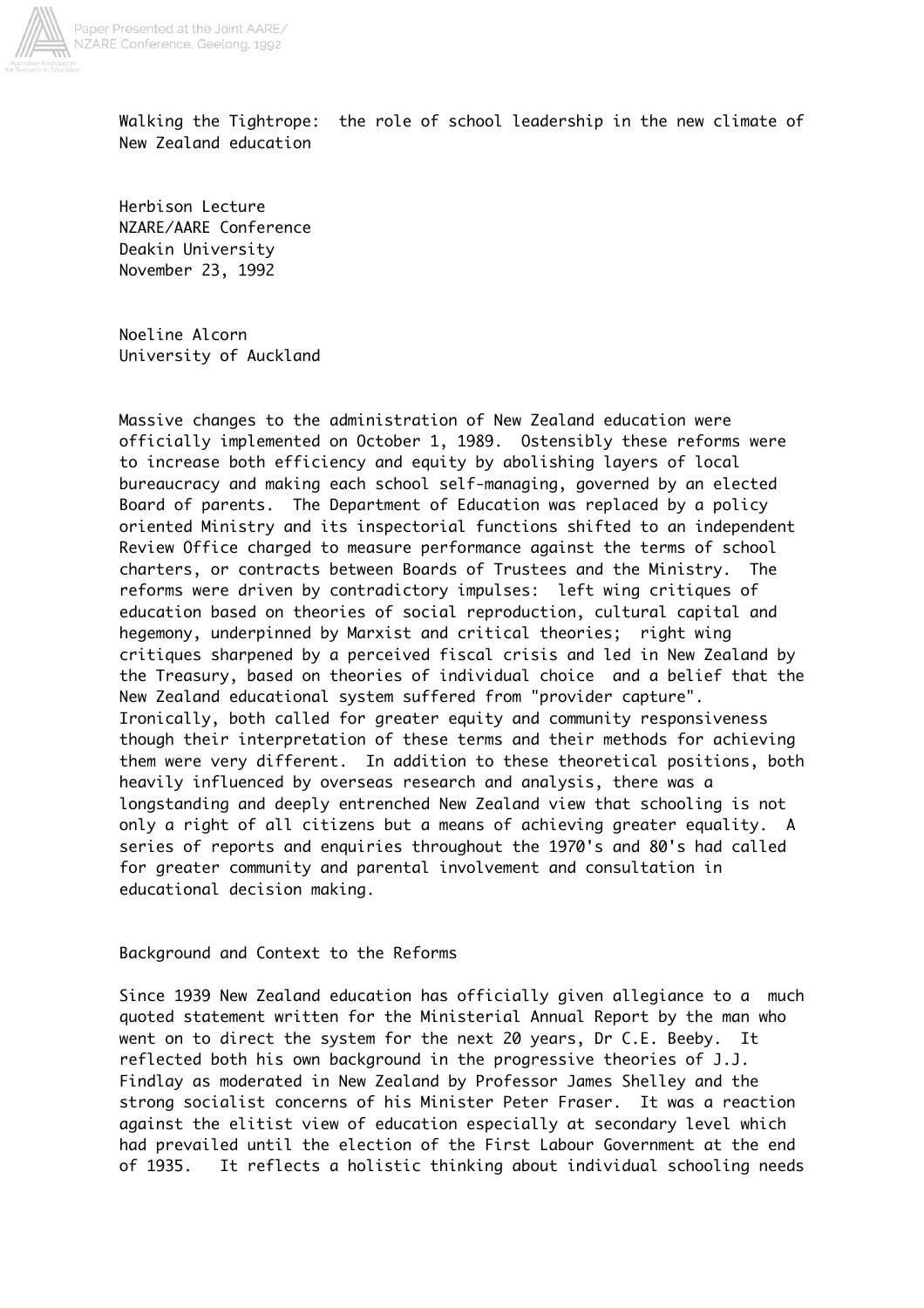

and is part of the post Depression establishment of the Welfare State in New Zealand. The statement reads in part:

The Government's objective, broadly expressed, is that every person, whatever his level of academic ability, whether he be rich or poor, whether he live in town or country, has a right as a citizen to a free education of the kind for which he is best fitted and to the fullest extent of his powers. (AJHR, E1, 1939)

From this distance it is easy to note the problematic nature of this statement but it reflected a genuine belief on the part of the reformers in the personal and social benefits of education and a desire to provide for equality of access to the basic stages at least. At secondary level it signalled a commitment to providing a more diverse curriculum to cater for a wide range of individual needs. As Beeby himself has noted (1986) the statement provided a sustaining myth for teachers and policy makers for

over 25 years. It also raised expectations that increased free access would continue, through decades in which more students enrolled in secondary and then tertiary studies, their numbers swelled even further by the post war baby boom which increased resourcing difficulties.

The statement was followed by major curricular changes during the 1940's, reforms that were professionally and centrally driven. Beeby's Department set up complex systems for consulting teachers on issues of curriculum reform and teaching methods and appointed advisers to help more conservative members of the profession adopt new attitudes. The abolition of the proficiency examination at the end of primary schooling in 1936 also allowed for greater professional autonomy. At the same time they tried to foster teacher professionalism by decreasing the reliance on the annual inspectorial grading. Professional leadership also came from the New Zealand Educational Institute, in particular through its monthly journal National Education., though its pages also revealed that many teachers still took a pragmatic and technicist approach, wishing for nothing better than clear guidelines for teaching rather than the exercise of professional judgement.

As a number of commentators (Shuker, 1987, Jones et al, 1990, Openshaw and McKenzie eds, 1987) have pointed out, the system developed in the Fraser-Beeby era was increasingly under attack by the 1970's. It faced challenges from several directions, in particular, the Maori community and the feminist lobby, both of which claimed it had served to marginalise and disadvantage significant groups of students. A massive community consultation process, the Education Development Conference, helped to raise community expectations about greater consultation and negotiation over the goals and purposes of schooling. Discontent was exacerbated by the economic setbacks caused by events like the oil shocks of the mid 70's, the gradual disappearance of traditional markets as Britain turned to Europe, and rising unemployment. By the mid eighties critics from right and left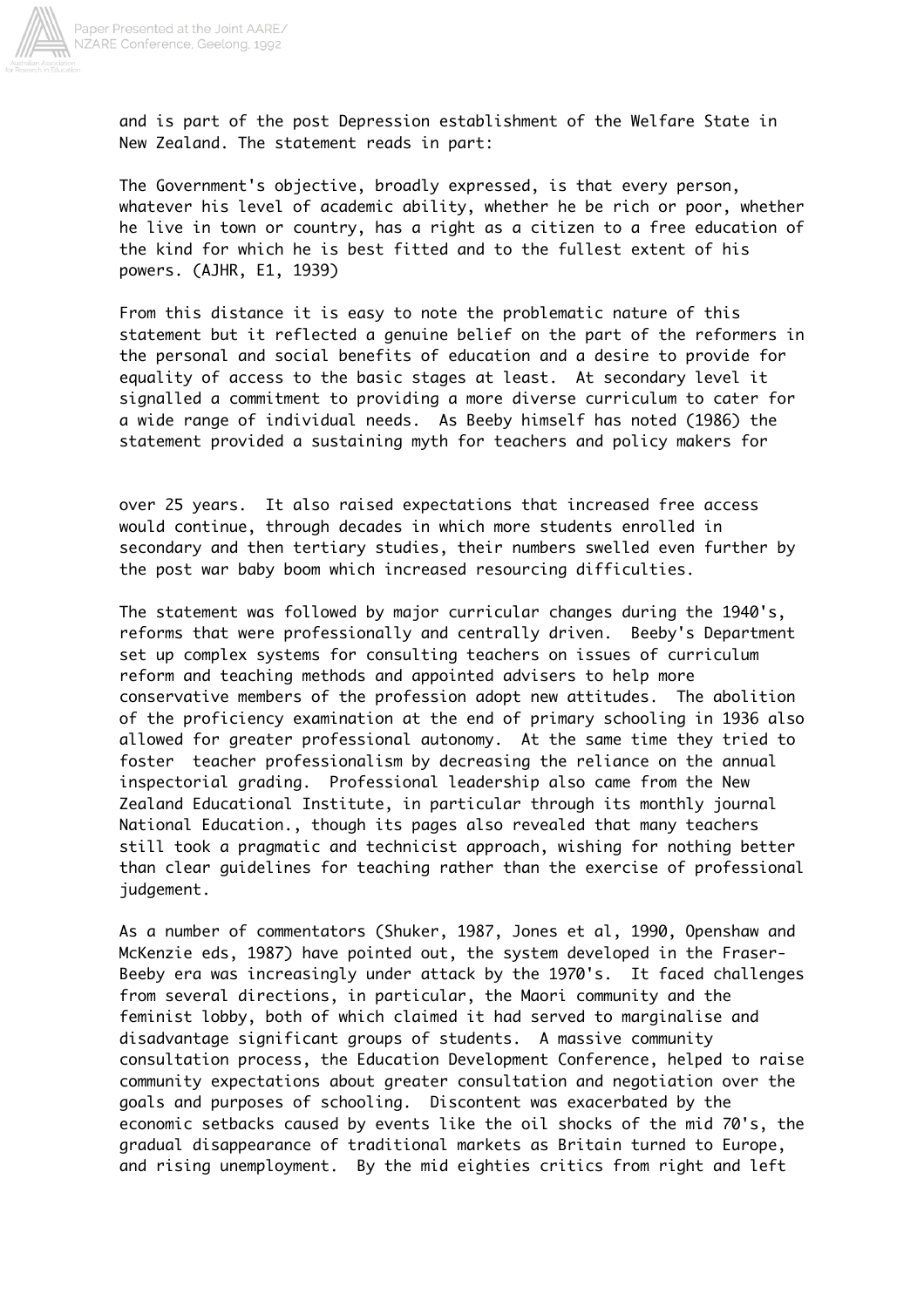

were claiming that the goals of educational equality on which the system claimed to be based had not been met. Inevitably central government was blamed by pressure groups. In 1987, the Labour Government which had already revolutionised economic development through deregulation set up a Task Force, the Picot Committee, to review the administration of education. Its recommendations were largely accepted by the Government, published as Tomorrow's Schools, and implemented on October 1, 1989.

The political and economic context within which the Task Force worked and its recommendations implemented is important and significant. During the first term of the Labour Government, elected in 1984, there had been massive changes in official policies over the role of government, the beginning of a major shift in New Zealand from a welfare to a minimalist State, a glorification of individualism and enterprise as against collectivity, and a dramatic downsizing and restructuring of the Public Service. Several government departments were privatised or converted to State owned enterprises, driven primarily by a profit not a social need or service imperative. Schools which in the 70's had been urged to be caring and supportive were now urged to pursue achievement and efficiency as a means to increased equity as well as higher achievement.

There has been much comment on the wider aspects of the 1980 reforms (Codd et al, 1988, Access, 1988, Snook, 1989, Barrington, 1990, Lauder et al, 1988, Boston et al, 1988). In this paper I shall outline continuing concerns with the problematic nature of the administrative changes as they affect schools and their principals, in particular the emphasis on managerial efficiency and control as against professionalism. I shall go on to look briefly at alternative models of educational management and leadership, and to suggest possibilities for enhancing truly educational leadership within self-governing schools in their relations with government and local communities.

What is happening in New Zealand schools?

It is obvious that the role of principals is crucial in the move to school based management. Principals are the nexus between schools and parents., between staff and board, between school and outside agencies. Their role gives them shared responsibility for setting policy and determining school goals, but full responsibility for the successful implementation of these goals. They are urged to work collegially with staff while at the same time taking responsibility for appraisal as well as motivation and professional development. They are required to develop new skills in finance and property management while retaining their professional responsibility for curriculum and pedagogy within the school. Some of the tensions of the position are inherent in management and leadership roles but are exacerbated by the nature of schools as organisations and the current climate of control and accountability. They are at the centre of competing demands for accountability, and have to balance their commitment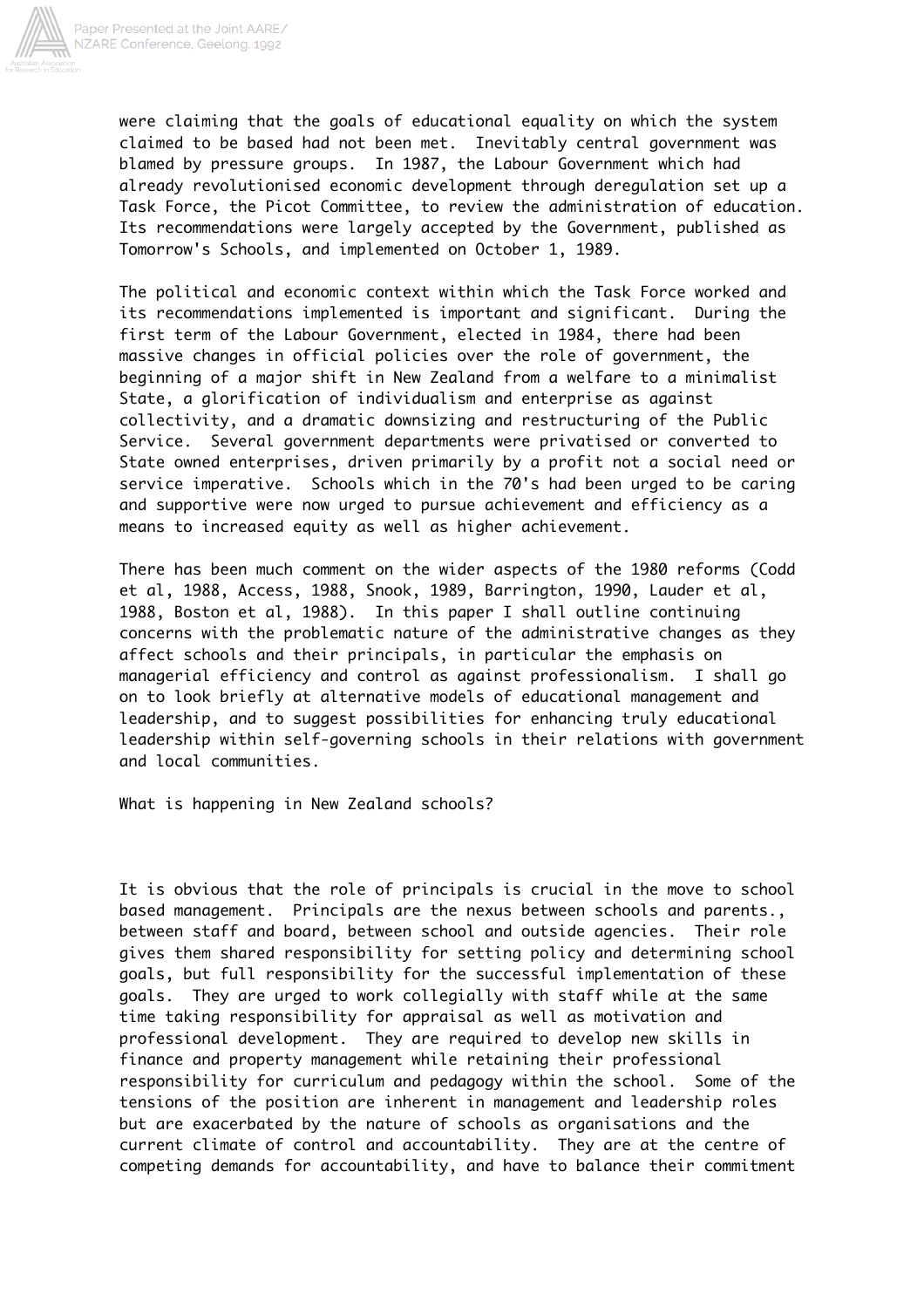

to an ethic of caring against official demands for managerial efficiency. National confusion about educational aims, criticism of current practices, and rapid social and economic change have also added to the problems principals face.

Changes caused by the implementation of Tomorrow's Schools vastly increased the personal workload of most principals. Charter writing and the accompanying community consultation, increased paperwork, the requirement to provide written policy statements covering a range of issues within a short space of time, coping with responsibilities in hiring staff, servicing Boards of Trustees and financial management were all stressful and time-consuming. Once the changes were in place the workload could have been expected to stabilise. Evidence shows it has not. (Wylie, 1992). A recent informal survey in Auckland revealed working weeks between 50 and 80 hours. Principals complain that bureaucracy has not gone away - its demands have merely shifted into schools. Overworked principals are unlikely to provide stimulating leadership, initiate new projects or developments or be humane and responsive in dealing with those who make demands or approach them for help. They are more likely to suffer from stress and burnout symptoms.

What are principals doing in the long hours they spend working? Obviously this varies from school to school but property management and a variety of accountability issues loom large on most lists. For many there has been a shift away from what they see as professionally productive activity to work they feel could probably more effectively be done by others or to work defending and explaining the teaching programme and the reasons for adopting specific policies. Stress and frustration are exacerbated by uncertainty about national policies, changes and requirements.

School based management leaves principals with responsibility for finance, works and maintenance, under delegation from their Boards of Trustees. Many are exhilarated by their new freedom to allocate resources and determine property priorities in the light of local needs. But the practical realities may be tedious and time-consuming. A number query the logic of requiring each school to develop or hire expertise in dealing with property functions, feeling it would be better to have such knowledge available at regional level. Deciding whether to replace the guttering or reseal the carpark seems remote from educational decision making and professional expertise. This is particularly a problem for smaller schools with fewer resources. Another irksome task is the effort to comply with government audit office requirements for financial accounting. Over the past fifteen months schools there have been three changes to the official guidelines and schools are unclear about the expectations on them for the first three months of next year. As a result many principals opt for a somewhat cynical compliance, reporting what they consider to be trivial but measurable and therefore acceptable, so they and their Board will escape criticism. They also resent auditors' quibbling over single items of expenditure for professional purposes. Conversely they are puzzled that that there is no official requirement to report on significant educational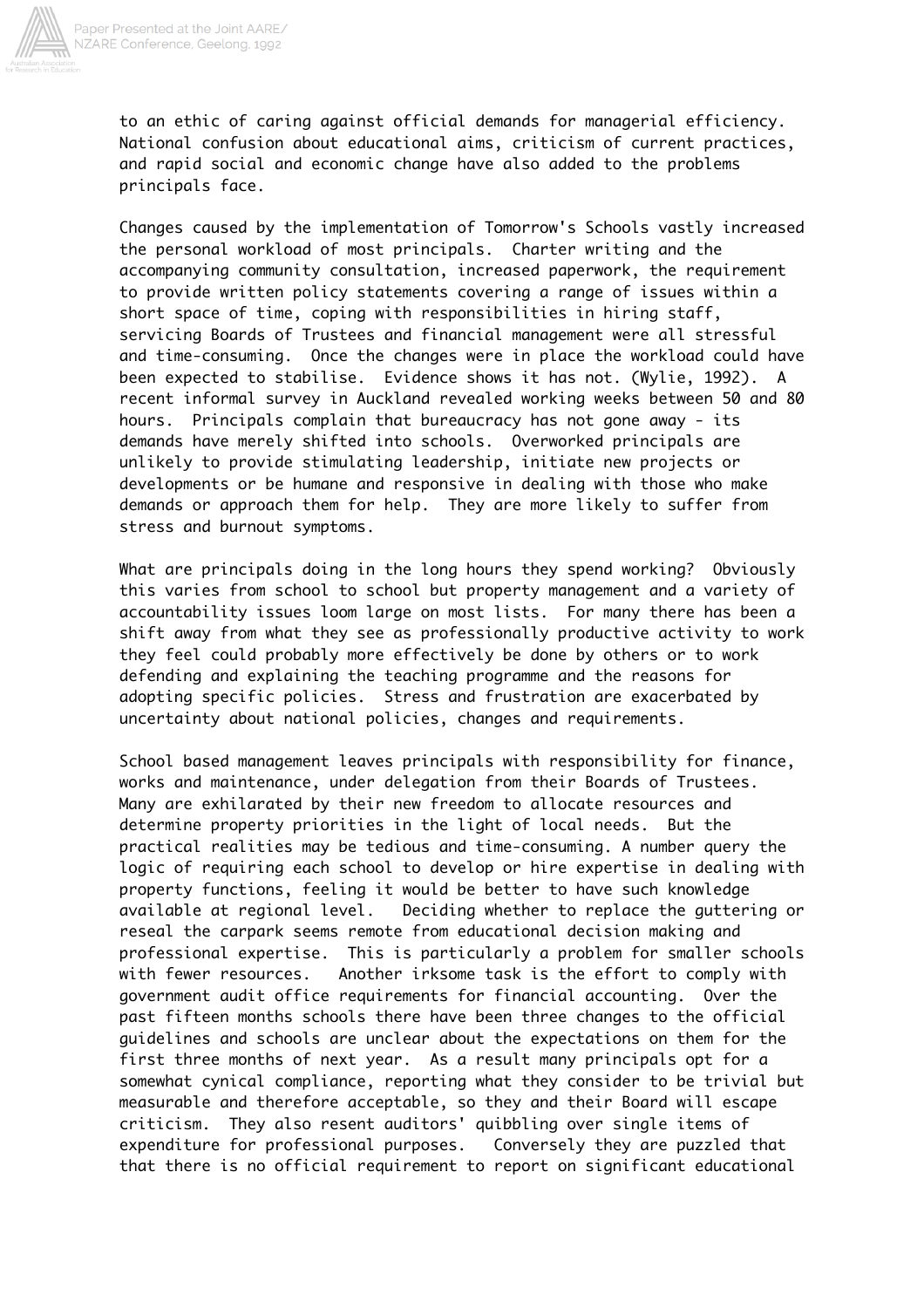

initiatives which cannot be quantified.

The Picot Task Force envisaged additional administrative support services within schools. Informal observation suggests that schools are making what use they can of technology and hiring additional assistance to help cope with the increased loading self-management has brought. But small schools and those in poorer areas find this difficult since their budgets have less flexibility. Principals often feel that their task is to protect their staff from bureaucratic interference to free them for their professional and teaching role and hesitate to delegate. Often the capacity of Boards of Trustees to provide practical assistance is limited. Their members work full time in demanding jobs and those with accounting and managment skills may be the least likely to assist. Though some trustees are spending more than six hours a week on school business, surveys show that his level of involvement is unlikely to be sustained without resentment. (Wylie, 1992)

Communication has also assumed a new significance. Whether principals enjoy supportive, mixed or uneasy relationships with Board members they face a major role in keeping them informed and in clarifying issues. There are often differences of opinion ranging from open conflict to mild disagreement over the appropriate ways of rating pupil and teacher achievement, for instance. Overt accountability has also forced schools to be more open to the community and to parents. Principals estimate that parent interviews now consume a high proportion of their time. For many this has been a useful and healthy exercise, providing substantial information about social and community issues. But explaining the reasons for their decisions in ways that make sense to lay members of the community demands high level skills in communication. The new public relations roles are made more difficult by claims reported in the media that education is in crisis, that schools are failing. Some New Zealand principals feel embattled. While some of the criticisms of education mirror those that teachers themselves have made regularly their unthinking and simplistic reiteration and the attacks on teachers that accompany them are demoralising, especially as responsibility has been so firmly sheeted home to individual schools.

At the same time principals are facing demands for more more demonstrable accountability, for measurable evidence of children's learning performance. Testing and assessment are issues which excite controversy, create misunderstandings, and frequently generate more heat than light. Assessment of pupils' learning is an essential professional task. It is also one of the most difficult since precise measures are lacking and the variables in any learning situation are so diverse. Schools have always reported to parents on their children's' learning, some more effectively than others. Now that the responsibility for assessment, like so many other tasks, is squarely placed on the principal there is scope for conflict with Boards and parents and a danger that rigid schemes will be set in place which in fact inhibit learning and narrow the curriculum to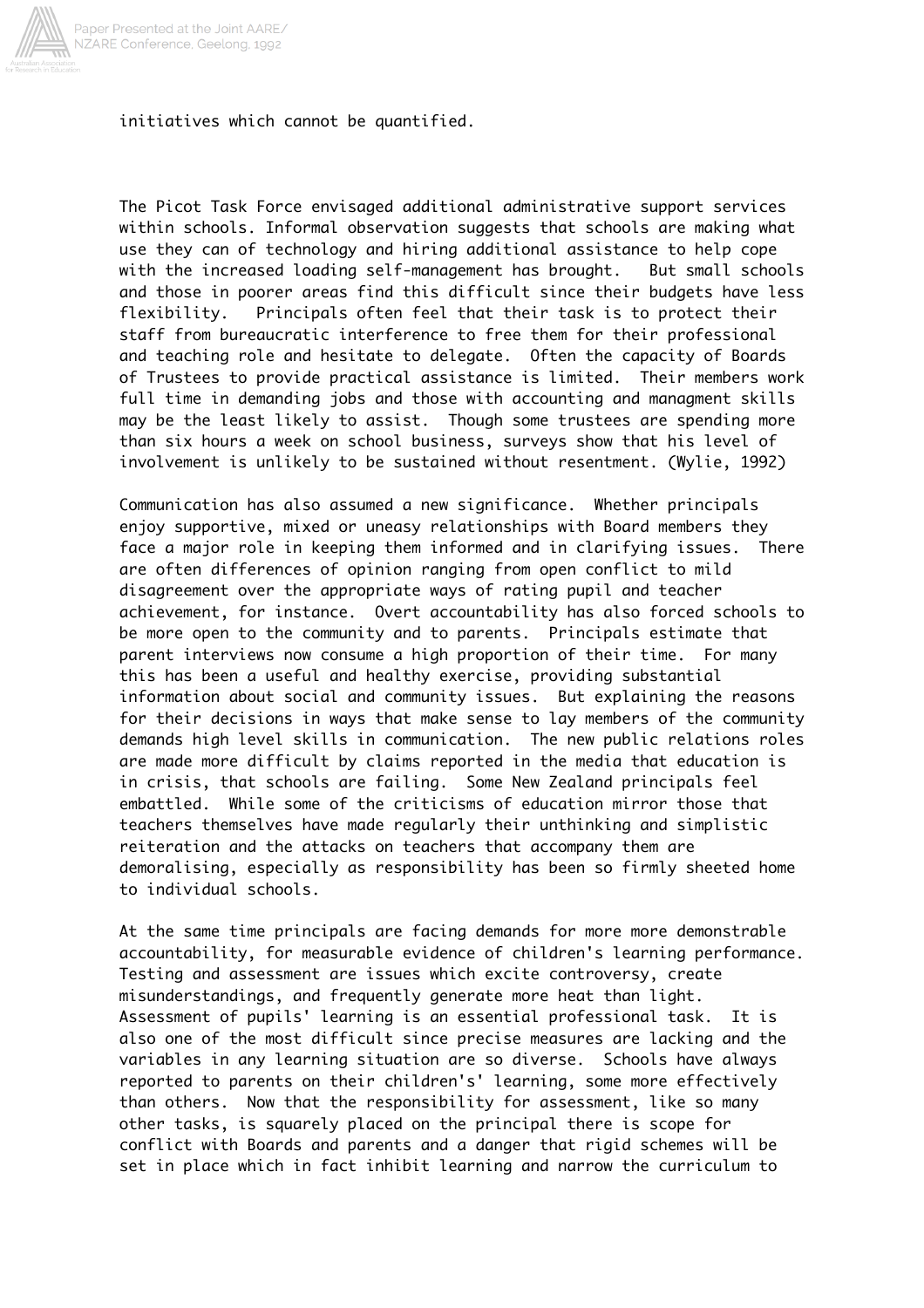

the imparting of measurable skills and knowledge.

The pressure on individual principals to demonstrate that they have raised the level of achievement of their pupils is also considerable. Such demands, too, appear deceptively simple and straightforward. Yet not only are learning patterns unpredictable but all too often the demand is to improve performance in relation to other schools, to engage in open competition. Leaving aside the question of the desirability of such an ethic, such demands ignore the fact that achieving superior results in purely academic terms has been shown to be highly dependent on the intake of students. (Wilms, 1985, Snook, 1991. Lauder and Hughes, 1991) Thus the way to improve educational outcomes overall would be to ensure greater social mix. But if the achievement of schools is rated in a competitive way principals and Boards may be encouraged to compete also for particular types of student whose abilities will indeed enhance performance levels, but at the expense of achievement in other schools. This may seem to apply more to secondary schools than to primary at present but it is becoming an increasingly important issue for the entire system.

All principals now have the responsibility for selecting their own staff.

While secondary principals have always done so, it is a welcome change for their primary colleagues. They also have a new, overt and inescapable responsibility for staff appraisal, the assessment of teacher performance. Many would be happier to concentrate only on staff development. There is evidence that large numbers of Boards are supportive and that teachers are encouraged to take advantage of budgeted funds to attend courses, visit other schools or acquire new skills. (Alcorn, 1990, Wylie 1991). The new freedom in this area has led to a number of innovative and creative approaches. There have been widespread attempts to encourage individuals and teams to engage in self-evaluation. Staffing decisions imposed by falling rolls may, however, mean that the present cautious and gradual approach will prove inadequate and the establishment of formal appraisal systems be faced quickly. Here principals face further dilemmas. The current atmosphere of uncertainty is not the most desirable climate for the introduction of programmes which need stability and trust as well as time and resources. At a time when many teachers feel that they are being punished for the shortcomings of the system, there are inappropriate models being promoted by non-educationalists. As Fullan and Hargreaves (1990) observe, appraisal schemes that implicate all staff in order to detect a small percentage of incompetents are a waste of time. Yet principals cannot ignore claims of professional incompetence or arrogance. There is also a tension between developing a professional scheme, driven by educational as well as managerial needs, with staff involvment in planning and implementation while at the same time ensuring that reviews are not inward looking and self-congratulatory.

Even where principals are excited by their new freedom, ongoing change imposed by government determinations still takes its toll. Kanter (1990)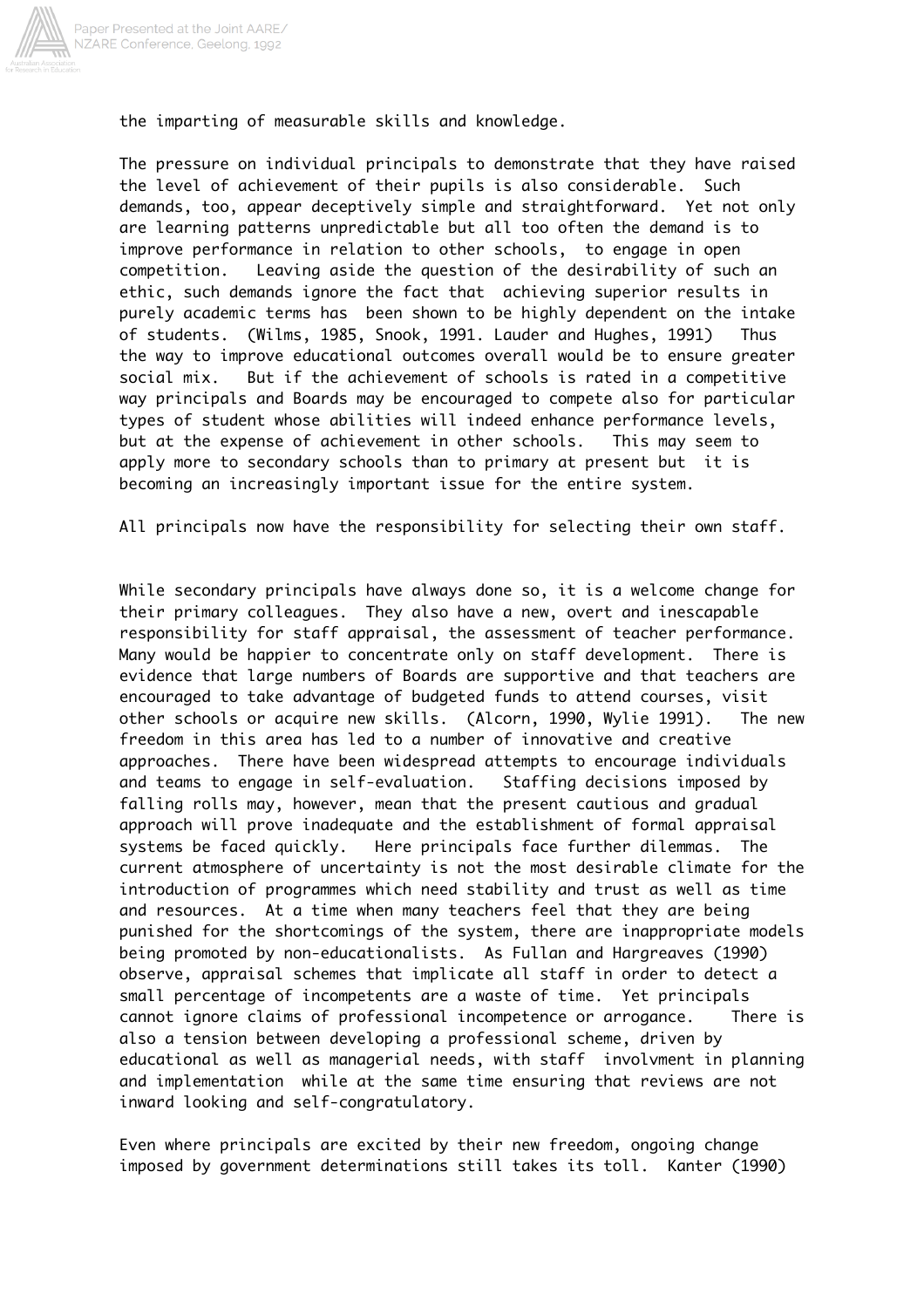

emphasises that change by its very nature tends to create overload. Her study of successful entrepreneurial organisations showed that their staff felt they were in control of innovation; stress resulted when they felt uncertain, anxious or relatively powerless. In New Zealand schools uncertainty continues to create anxiety. Changes may be first heard of when leaked to the media or revealed without preparation at a public event. Anxiety has been particularly high over the implications of the proposed bulk funding of teachers' salaries, opposed by a majority of teachers and boards but enthusiastically endorsed by the Minister. Many principals fear further cuts and less rather than more flexibility. They also fear for the fate of less well-off schools. The recent cancellation of the pool reliever scheme which operated in a number of difficult to staff areas in low socio-economic districts has served to deepen these suspicions. They know, too, that most Board of Trustee members have neither the time, inclination or expertise to make personnel or salary decisions, and that they resent the fact that their performance in carrying out such unwanted tasks would be officially audited.

The rhetoric for Tomorrow's Schools promised that the new system would deliver greater equity through targeted funding and through strengthened local input in curriculum. This was widely challenged by teachers' organisations and academics who believed that the differences already obvious between more and less advantaged districts would become greater. Their predictions are now being realised, in spite of a steadily increasing Vote Education. Rather than narrowing, the gap between more and less advantaged schools is widening. It is the less advantaged who feel that their government grant is inadequate. (Wylie 1991). They are less likely to own expensive resources for classroom use such as science equipment, computers, audio-visual equipment and musical instruments. They are less likely to own a computer to help with administration. They are more likely to have deferred maintenance. They are less likely to have members of the Board with financial expertise and more likely to need to purchase help with this work. This means they have less money to spend on teaching and resources. They are also less likely to be able to raise money through fees and less likely to make money from local fundraising. Though many schools are grappling courageously with equity issues most of these are far wider than can be addressed at local level. Nevertheless much of the responsibility has been shifted there.

Principals may face ethical/equity issues in responding to parental demands. Some members of the communities schools serve may be competitive, racist or sexist and may expect their covert values to be expressed in the curriculum and climate of the school. Even where the pressures are less extreme and principals feel their schools have been winners under the new system, they face equity dilemmas. Do they respond to parent pressure to provide the type of education which will help their children gain entry to private schools? How do they provide expensive extras which will put pressures on families with limited resources? Do they attract so many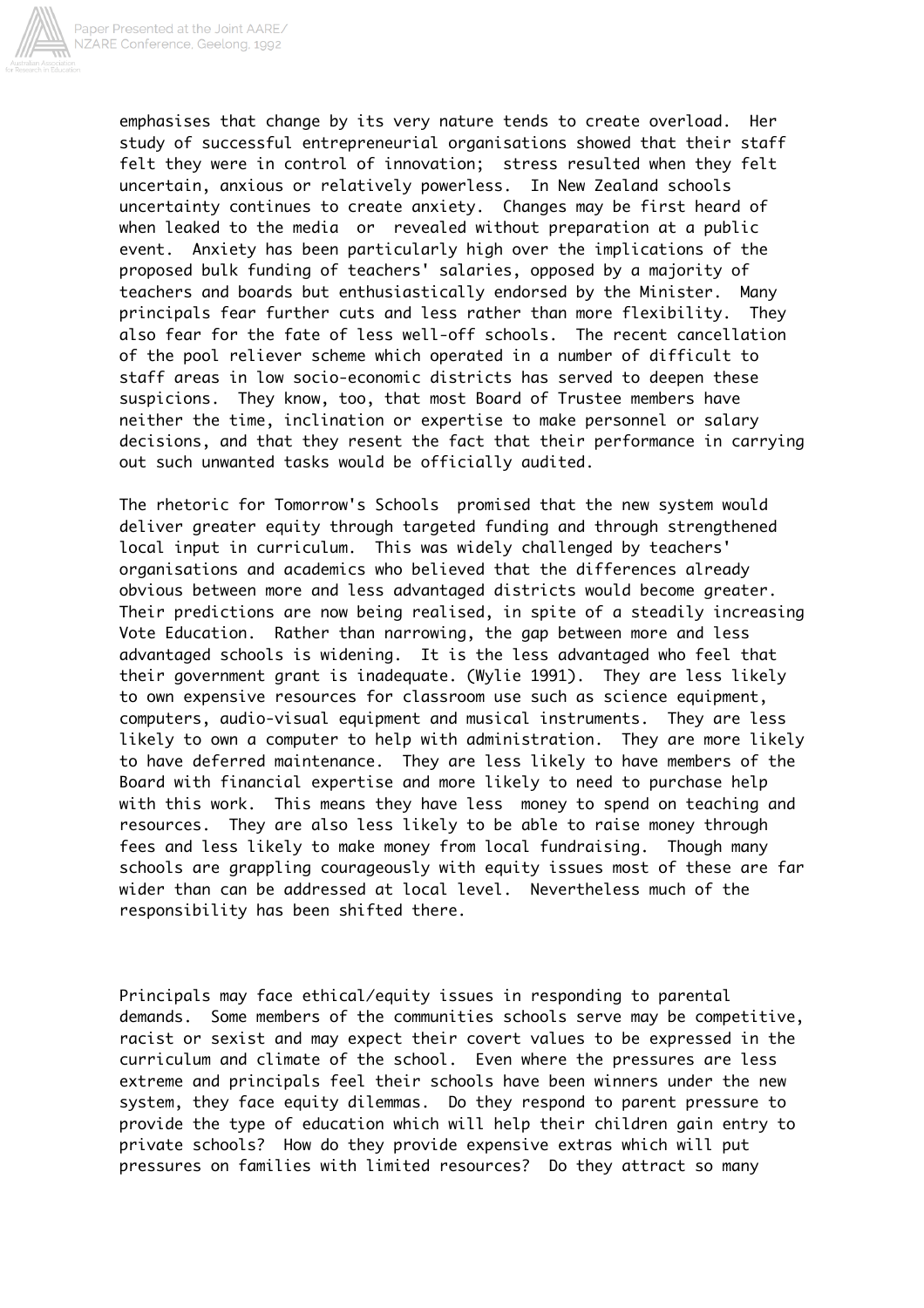

children to their exciting new programmes that the school down the road is forced to close? Do they opt for retaining children who might otherwise have moved on? How do they determine priorities among the differing needs of children in their care? What kind of response do they make to charter statements about the Treaty of Waitangi, to biculturalism and the partnership between Maori and Pakeha? What kind of staff do they hire? Maintaining long term professional goals may not be easy in the face of community pressure and economic restraints.

The members of the Picot Task Force had as an ideal a vision of community schools, serving local needs. They believed that local parents should be the ones to decide what special character the school would develop. They assumed a diverse group of parents whose values might be incompatible could work towards agreeement. But the concept of school community in New Zealand is changing. In cities, at least, proximity may become less important than perceived ethos or character. Parents shop around for a school they feel will be suitable for their children, which meets their own criteria. Often these parents are intelligent, well-informed, and affluent. Some principals spend a considerable amount of time interviewing prospective parents, explaining the opportunities and values their school offers. There is much that is positive in this activity. Schools are forced to ask themselves what things they do especially well and find ways of communicating these strengths to the community. They may well decide that they need to sharpen their performance in certain areas and allocate budget finance accordingly.

Principals concerned about wider social equity may have to resist pressure from Boards demanding a highly competitive atmosphere within the school or the establishment of restrictive zoning policies. Already in larger cities there are areas where professional co-operation between schools is evident and others where the competitive ethic sees each institution competing for market share. Especially in areas where the community is imbued with a success ethic based on the failure of others, or population trends are causing rolls to drop, there is a temptation to push one's own attractions to the detriment of other nearby schools. Some schools Boards have disenfranchised nearby children from areas which might be seen to detract from the image of the school. Too often primary or intermediate schools give parents advice about secondary education based on inadequate and second-hand information. The need to attract students may tempt principals and Boards to adopt a single set of values reflecting the norms of what is still assumed by many in the media to be the one best model: tight discipline, uniforms, an emphasis on high academic performance within a traditional monocultural curriculum. Ironically, it could also result in adoption of low parental and student expectations.

Concentrating on the needs of a particular school community can be a healthy exercise. It can also lead to parochialism and narrowness of vision, a lack of awareness of what is happening in the system as a whole. This could well increase if observed trends towards internal appointments at senior level and more static staffing in general continue. Schools need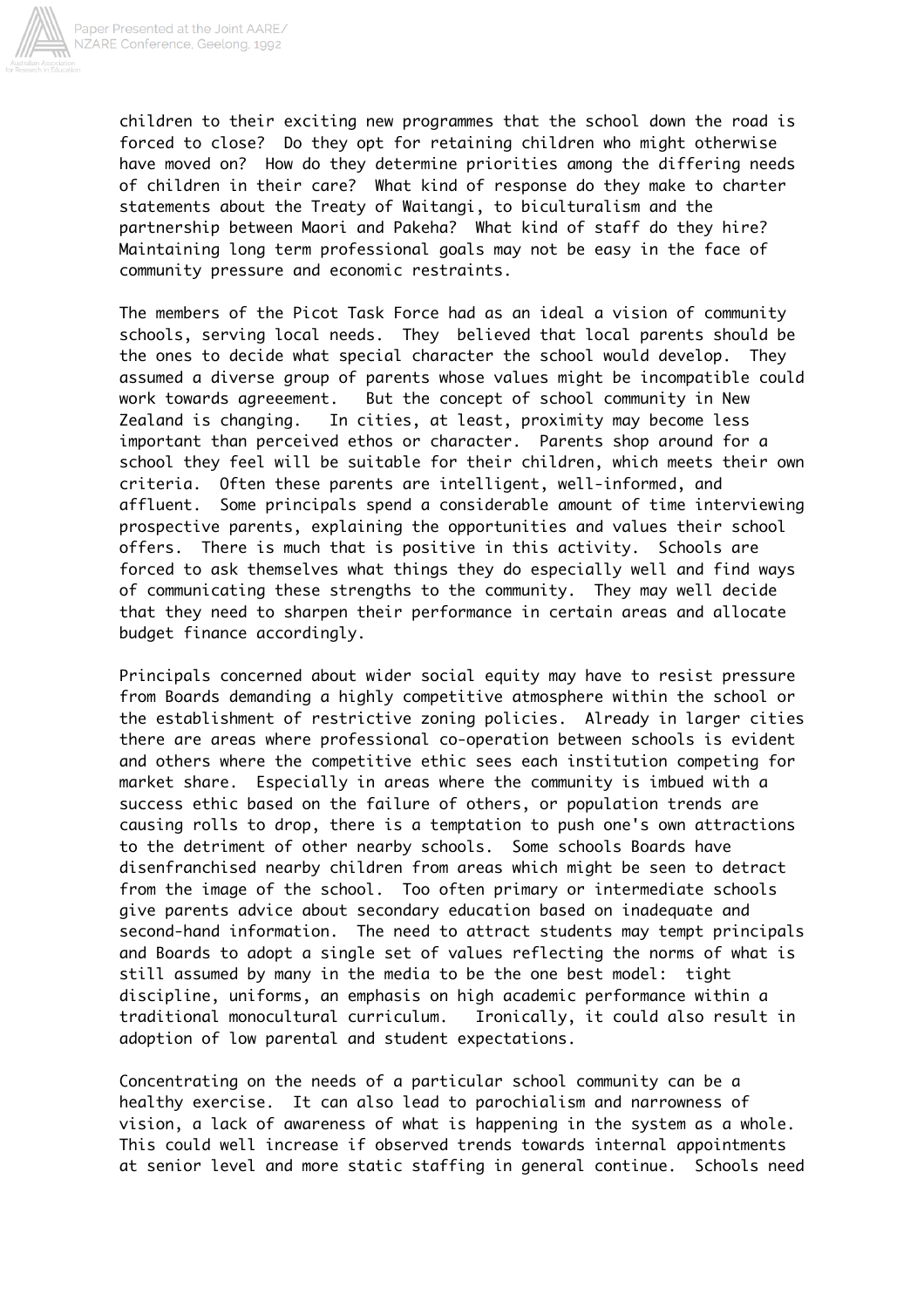

the challenge of fresh perspectives. Otherwise congruence and consensus may become uncritical and stultifying. Principals can also find that their Boards are anxious for them to concentrate their energies on running their particular school and will be less than sympathetic to activities which take them out of it: organising the music festival, the sports competition, the speech contest, acting as a professional mediator or

counsellor, or a consultant to nearby schools. The challenge to principals is the need to maintain professionalism and to preserve a vision wider than that of the local community. Although New Zealand has examples of significant educational movements that have remained outside the official education system, especially in the field of early childhood or pre-school education, most important advances in either curriculum or teaching method have been initiated by education professionals. Public opinion has tended to lag behind though parents familiar with schools were readier to accept changes than members of the public who were not.

The current suspicion of teacher unions by politicians and certain influential groups is worrying for those who value national professional links. Teacher unions in New Zealand have always been active both in industrial negotiations and in the advocacy of educational reform. Now their commitment to the latter is being questioned - by bodies who seemingly cannot conceive of interest that is not self interest. The official Ministry position is that teacher unions can have no official status with them since their members are employees of Boards of Trustees. At the same time the implications of the Employment Contracts Act of 1991 are forcing teacher organisations to adopt a more combative mode. Many principals, themselves members of the union, are caught in the middle. A further complication arises from the recent recognition of the newer principals' organisations by government. The secondary body has been granted finance to release its president from school duties at the same time as the primary teachers' union has lost this long-standing privilege. The Ministry's viewpoint is that consulting this group, representing management, is appropriate. Ironically these principals' associations, whose members are both employees and members of Boards of Trustees, are already seeking representation at industrial negotiations.

Principals and teachers have worked to implement the changes in educational administration out of sense of loyalty. Their concern was not more efficient systemic administration but more resources in the classroom and more effective teaching. Their key question has been: Are the changes going to improve outcomes for students? Increasingly their verdict is that the changes have made little difference inside the classroom. New developments there are not the result of new freedoms but have grown from earlier practice. Many principals and their staffs are cynical that the reforms were sold with promises that teaching and learning would improve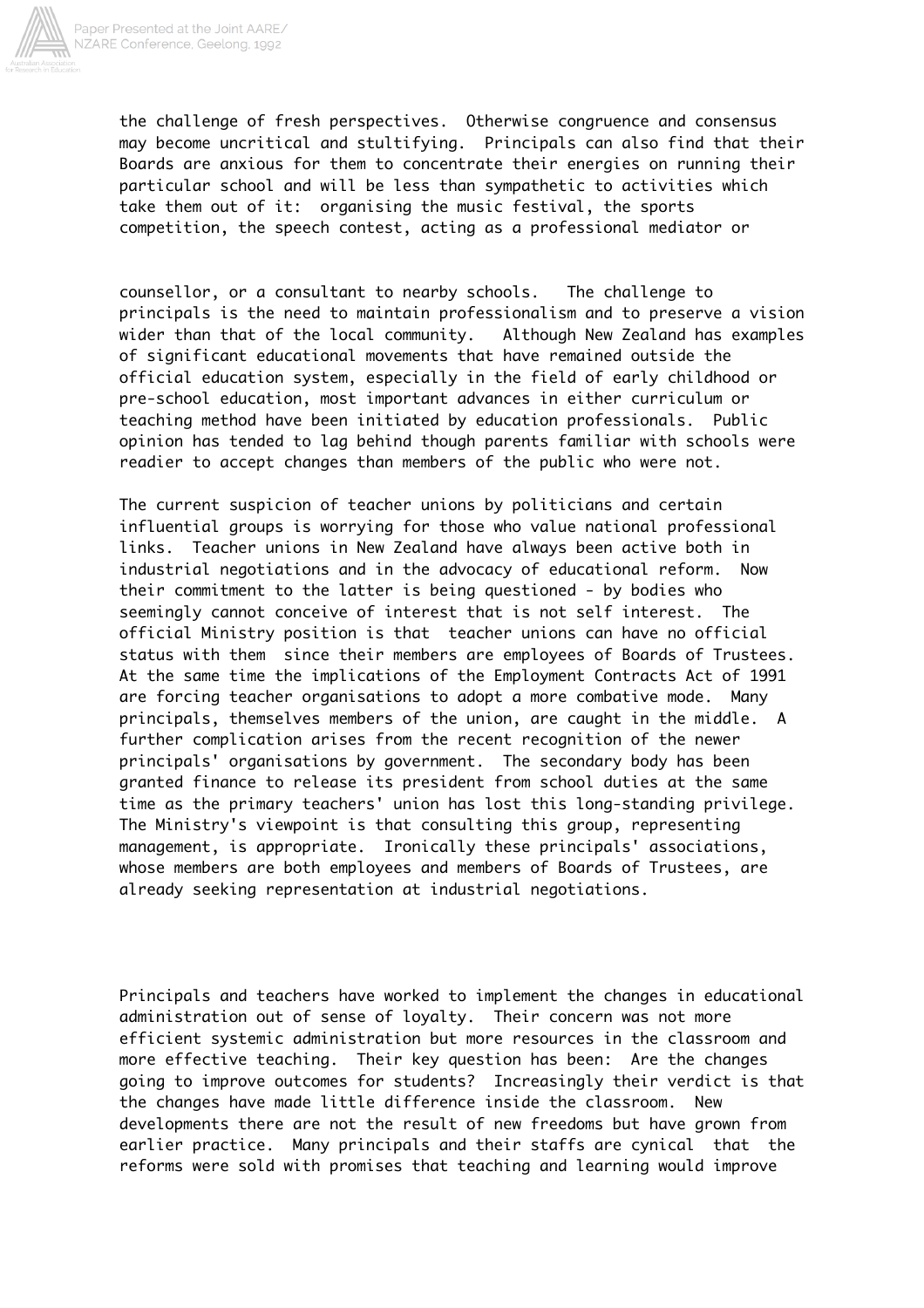

through greater availability of resources and responsiveness to parental wishes. They believe the community was misled into thinking that children were being shortchanged. Many now regard their paramount task is to shield and buffer their pupils, to maintain continuity and stability in spite of the upheavals in administration. (Mitchell et al, 1991)

## Management v Professional Leadership

I have outlined some of the difficulties and dilemmas school principals in New Zealand have faced since the implementation of school based management. Some of these are intrinsic to managerial leadership roles and call for the exercise of informed professional judgement. Other dilemmas, however, are rooted in the disjuncture between the managerial efficiency model being officially propounded and the professional service model to which many educators subscribe. Whereas educational leadership theories have moved towards a goal of schools as communities of reflective practitioners, working collaboratively and in partnership with parents where appropriate, official policies increasingly appear to regard teachers as human resources to be managed and controlled. Boards are elected to exercise this control and principals appointed to implement their policies. The logic of this position is that self-managing schools could exclude teachers from participating in policy formation. This is not yet reality in New Zealand, but many official statements seem to imply its desireability.

School based management has forced many New Zealand school principals to focus almost exclusively on the management aspect of their roles and on the implementation of changing policies determined by central organisations, such as the Ministry and the New Zealand Qualifications Authority (NZQA). The new salary structures which differentiate their positions from those of the staff make it difficult for them to consider themselves any longer as merely the head teacher, a colleague working on the same task. But as school autonomy and responsibility grows it is leadership rather than management that needs to be stressed. Principals are increasingly held responsible for articulating a vision for the school, for being innovative and proactive in seeking improvement in teaching and learning. There is an urgent need to conceptualise the role in a way that is both realistic and meaningful.

The Picot Task Force saw the role of the principal as instructional leadership and posited collegiality as a key element of management style. This was in line with the consultative way they expected schools to interact with their communities. Since then, the official rhetoric has changed considerably, reflecting an external climate in which key values are commercialism, labour market flexibility, dismantling of a welfare state alleged to cause dependency, and a distrust of professionals which has both populist and official backing. The Lough Committee, set up in 1990 to evaluate progress on the reforms, expressed its regret that many principals saw themselves as instructional leaders rather than managers. The role of the Education Review Office (ERO) has evolved from assessment of progress towards global charter goals such as equity, through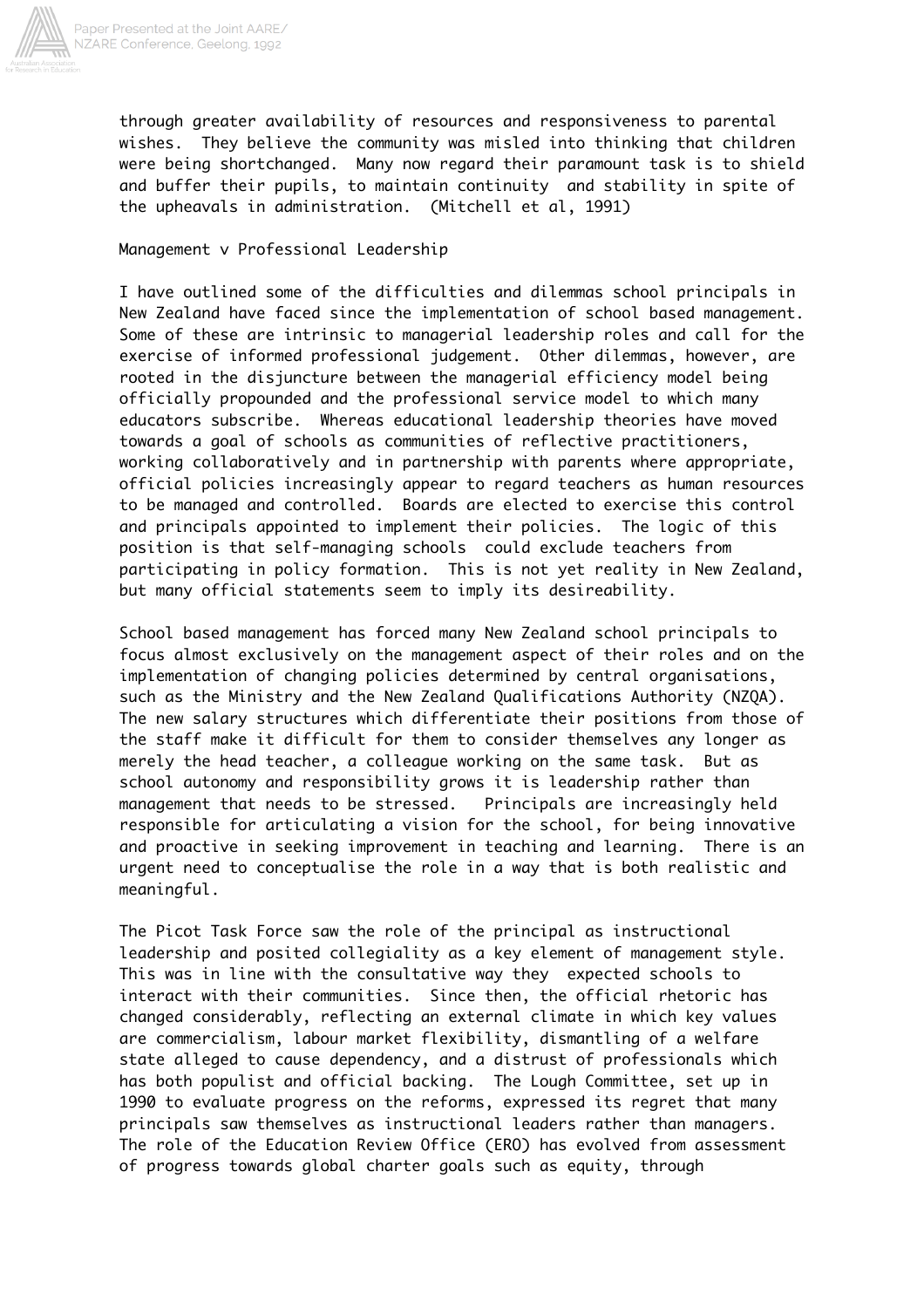

educational reviews, to the current assurance audits designed to check that Boards of Trustees are fulfilling their obligations to supply the National Curriculum and complying with other regulations such as hours of attendance. Staff in the Ministry, ERO, the Qualifications Authority and other government agencies are expected to view themselves not as public

servants - for the will of local communities is no longer given much cognisance - but as agents of the collective will of government. The emphasis is increasingly on control, checking, measuring, and limiting, rather than on fostering professional independence. One of the most disturbing features about school based management as it seems to be envisaged from the central bureaucracy is that it sees teachers as problems to be managed or as resource units to be acquired as cheaply as possible rather than as colleagues whose professional knowledge and skills are central to the learning process which is the purpose of schools. Such attitudes may ensure a minimum standard is maintained: they are unlikely to produce the excellence which is so often quoted as the goal of administrative reforms. As Sergiovanni (1992) points out emphasising competent management and skilled human relationships has more to do with keeping schools from failing than with encouraging them to excel.

There are alternative models of leadership which are more promising for schools which wish to concentrate on becoming true learning communities, responsive not only to national bureaucracy but also to the local community and to the wider profession. Some of these theories stress the moral dimension of educational leadership and seek to establish valid bases for judgement. (Evers and Lakomski 1991, Hodgkinson 1983, 1986) Others recognise the contestable nature of assumptions and values (Greenfield 1979, 1980, 1991) and seek to find ways in which democratic processes can be followed as well as power or coercion. Bates (1992) stresses the importance of commitment to a vision of the future which places "civic virtue and social need at the heart of the eductional enterprise". (p.24) Some seek to conceptualise the complexity of the role (Bolman and Deal, 1992). Others, (Barth, 1990, Fullan and Hargreaves 1991, Sergiovanni 1987, 1991), look for ways in which school leaders can empower staff, students and community members to take appropriate leadership roles, and establish a leadership density in the organisation. In the current climate this is difficult since it could well lead to conflict with official expectations for school organisation, curriculum delivery and assessment. Many models also stress the imperative for critical reflection and/or action research. They contest the assumption that the way to improve schools is to control or punish teachers, believing that teachers and principals are motivated as much, if not more, by altruism, commitment to ideals and a desire to do good as by self-interest. (Barth, 1990, Sergiovanni, 1992, Fullan and Hargreaves, 1992).

Educational leadership is neither a fixed ability nor a skill which can be simply acquired, assessed, and then practised. Nor is it a set of characteristics which can be discovered by researchers, studied in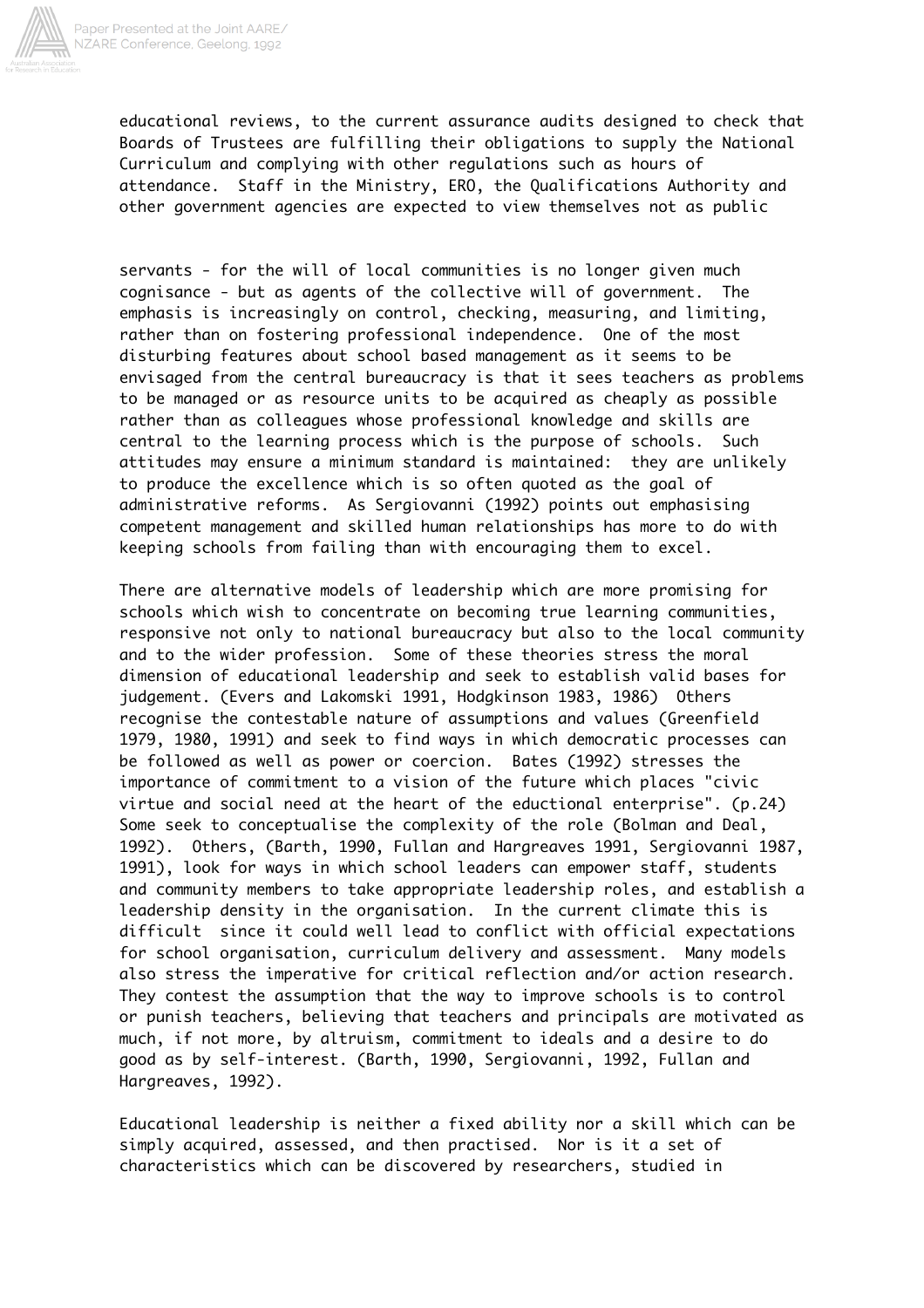

isolation and prescribed. However in the period since October 1, 1989 in New Zealand there has been a proliferation of management training and inservice programmes at varying levels, the formation of new national principals' organisations, and the establishment of a variety of support groups for school leadership. The response to such initiatives suggests principals and others feel a need for education and support. Yet though there are fine counter examples much of this activity and concern has focused on entrepreneurial business management techniques, fails to read the culture of schools which is necessary for student development, and serves to deny the professionalism of most teachers.

 What, then, do school principals need to learn and what sources of support do they need to develop to survive and function effectively as educationists in the new climate?

The easy and immediate answers seem to be taken from the business management model I have already suggested is inadequate: skills in time and stress management that will help them to survive. But even these skills are not the simplistic issues many texts and programmes suggest, though there are undoubtedly useful techniques to be learned. How principals and other leaders spend their time depends on their sense of what is important, what aspects of their work they have to perform personally, cultural perceptions about the nature of time, distinctions

between work and leisure. To use time wisely they will need to conceptualise their roles and establish priorities.

It is also true that many principals need to develop further skills in communication, in human relations, group interaction, and the handling of conflict. Their initial training and their experience as teachers gives them a wide repertoire of skills for dealing with students of different ages, less for interaction with adults who are also skilled professionals or with diverse groups of parents. They know a great deal about child and adolescent development: understanding themselves and those they work with is equally important. Their communication skills have been geared to work with students not in the advocacy and negotiation necessary in school leadership.

The concept of instructional leadership focused attention on the prime role of the school in promoting student learning. This calls for principals with a broad knowledge of educational and social concerns and the ability and desire to attract reflective and well qualified staff. Many schools are responding to this challenge by examining their practices criticially and designing new programmes and practices. To do this they need to draw on past experience, research on learning processes, community expectations, and a knowledge of social change. But the principal's role demands more than a knowledge of education and management. Instructional leadership must be defined broadly if it is not to impose a narrow focus on delivery and measurement of a received curriculum.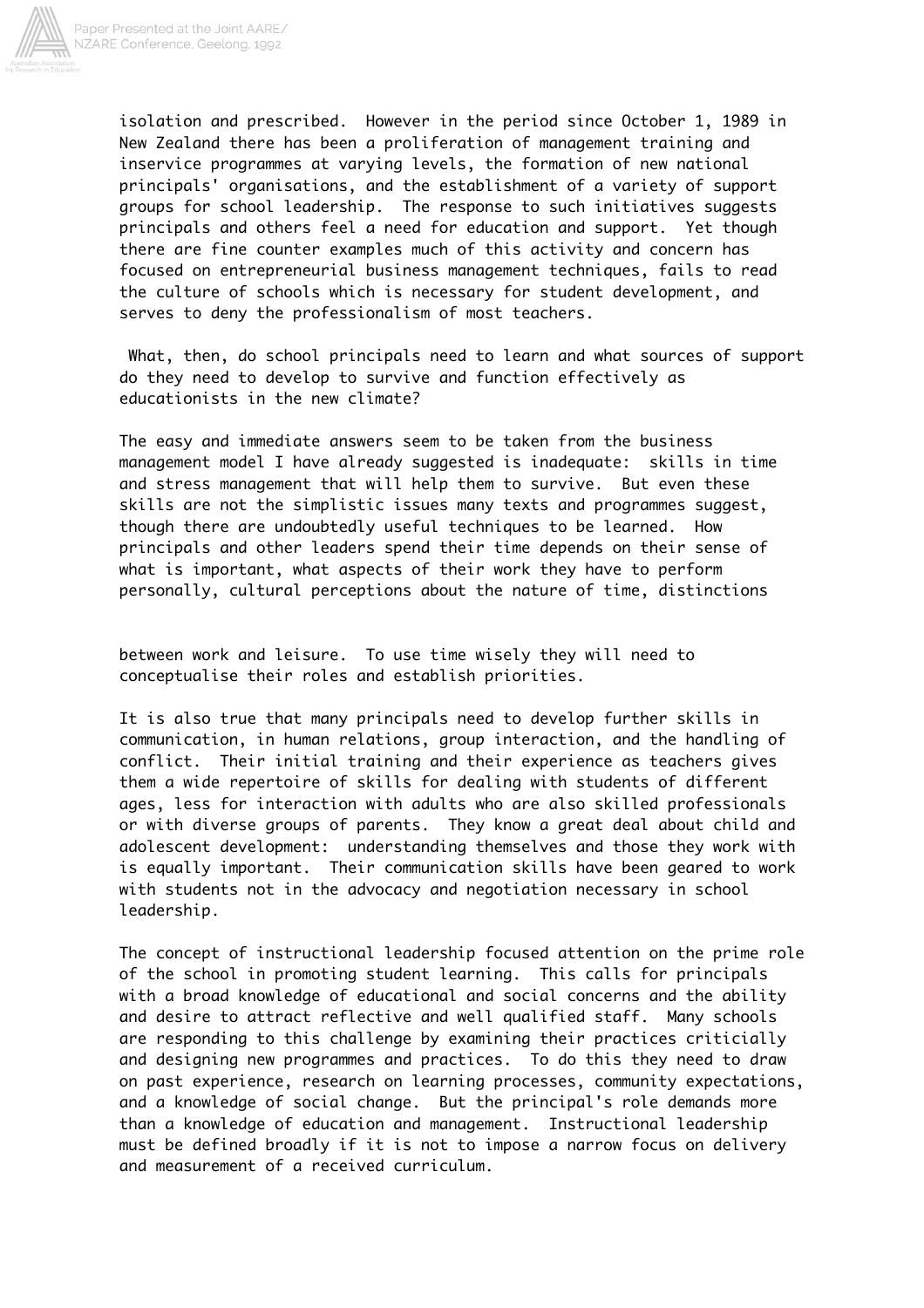

Those who become principals in the new era must also become politicised, aware of the ways in which both government policies and their own behaviour can determine the extent to which our state education system contributes to social justice on the one hand, or on the other the extent to which it reinforces or increases social division. As they contemplate the difference between what is happening in New Zealand now and the rhetoric that the new system would promote greater equity, many principals have already developed a new sense of awareness about the operation of our system. Snook (1991) challenged teachers and principals to look critically at various forms of external assessment being proposed and ask questions about their educational effects, noting that in teacher education programmes so far assessment, when treated at all, has generally been treated as a technology rather than as a political activity. Yet lobbyists demand assessment so they can criticise and compare schools and blame them for the unemployment of individuals.

Politicisation also demands the building of alliances and professional links. This is a crucial task at a time when the official emphasis is on divisiveness, competition, and concentrating on the local scene. The preservation of existing professional bonds and the development of new ones are essential to retain a sense of allegiance to education and to the profession as well as to local schools and institutions, a sense of being part of a national and international teaching service. Remaining critical and maintaining a perspective wider than that of an individual district is an easier task for those who have peer support.

The other and crucial alliance for principals is with parents. Recent New Zealand research (Wylie, 1992) shows that most are not unhappy with what is happening in to their children at school. There is little perceived parental concern over curriculum or discipline, though many Maori parents query monocultural bias. Informal evidence shows that most parents and Boards want to be able to share with and support teaching staff not to control schools. But parents too need to be politicised. In recent years they have been told constantly by the New Zealand media that schools are performing badly, that there is cause for grave concern, that the changes in administration will give them a greater say in the schooling of their children and that this will improve performance. The Chicago experience shows that the links are less simple than that. (Hess, 1992) Parents need to be informed and consulted about what is happening in schools, they need to be convinced that staff are concerned about their children and

knowledgeable about their achievements. They need to be assured that the processes and practices followed in schools are both rigorous and nurturing, that the skills their children are taught are relevant for the world for which they are being prepared. Sallis (1988) claims that only a coalition of parents and educationalists will be able to influence governments to provide the necessary resources to schooling and to support the professionalism of teachers. The alliance is a natural one: teachers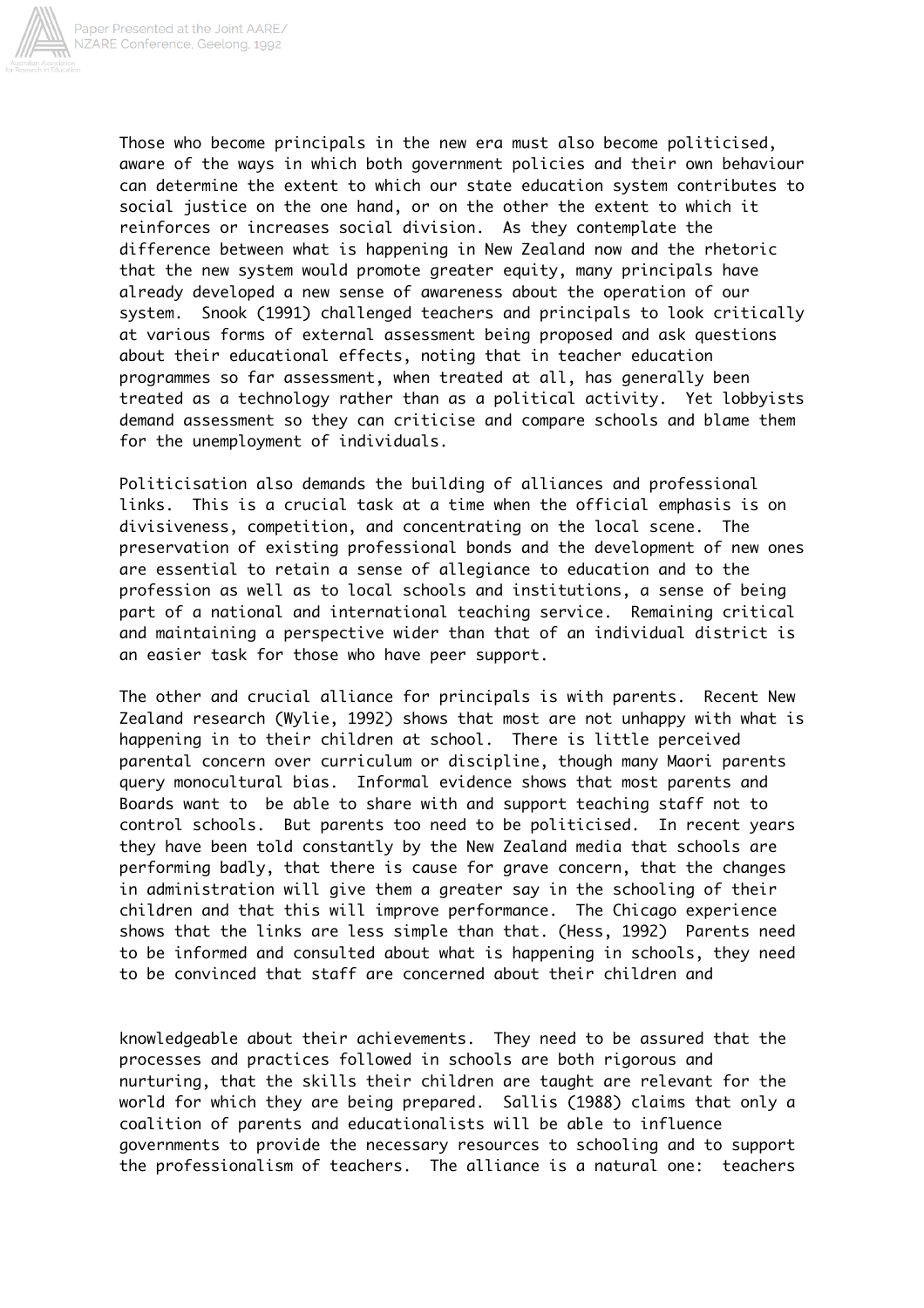

and parents share an immediate concern with the learning and development of pupils.

In our society universities have a dual task: they act as respositories of past knowledge and as creators of new knowledge, recognising that those living in the present must be aware of both the future and the past. Schools have to maintain a similar balance. In New Zealand Maori people challenge Pakeha to acknowledge their inextricable links to ancestral ties and obligations. Often our pattern has been to discard the past in the name of progress as in the recent reforms to our educational system, while at the same time clinging to value patterns of countries on the other side of the globe. On the other hand we are only slowly beginning to adopt flexible educational structures in response to the implications of technology, changing world patterns, and the demands of lifelong learning, abandoning lockstep structures imposed by traditional learning levels. With so much responsibility for learning organisation now resting at school level, principals need to retain an awareness of where we are coming from as well as articulating the directions they hope to move towards.

We cannot turn back the clock to earlier organisational patterns and there appears to be consensus that few schools would wish to do so (Wylie, 1991). Nor can we slow the pace of social and technological change, though many schools and their principals may hope for a return to stability after the upheavals of the past few years. Educational leadership thus demands enhanced skills in future scanning, information retrieval and analysis as well as a capacity for critical reflection. School principals need to be willing to let go of the familiar, to set out on a journey without knowing precisely what the destination is. The mission of Star Trek's USS Enterprise "to go boldly where no one has gone before," may be a metaphor as important for management as for researchers.

The role of school principals in New Zealand in 1992 is complex, time consuming and demanding. It is also challenging and important. It is demanding because of its diversity and because the work is never completed. It is complex because the environment is constantly changing. It is difficult because because there is little agreement about values and purpose in society as a whole. Schools receive contradictory messages. Education is attacked and yet claimed to be of vital national importance. Schooling has become more overtly political than before and schools more overtly accountable. Yet they have little control over the level of resourcing they receive to do the job.

In this new era school leaders have to find ways of maintaining a sense of equilibrium as they confront the multiple roles of educational leadership and management. They need to hold firm to their sense of purpose and to an educational philosophy that refuses to adopt simplistic certainties. Goal setting is a healthy exercise: so is the acknowledgment that outcomes cannot be exactly controlled or measured. The task of school leadership is no place for those who believe that they must always be right. It was comforting to hear the Chief Executive of one of New Zealand's largest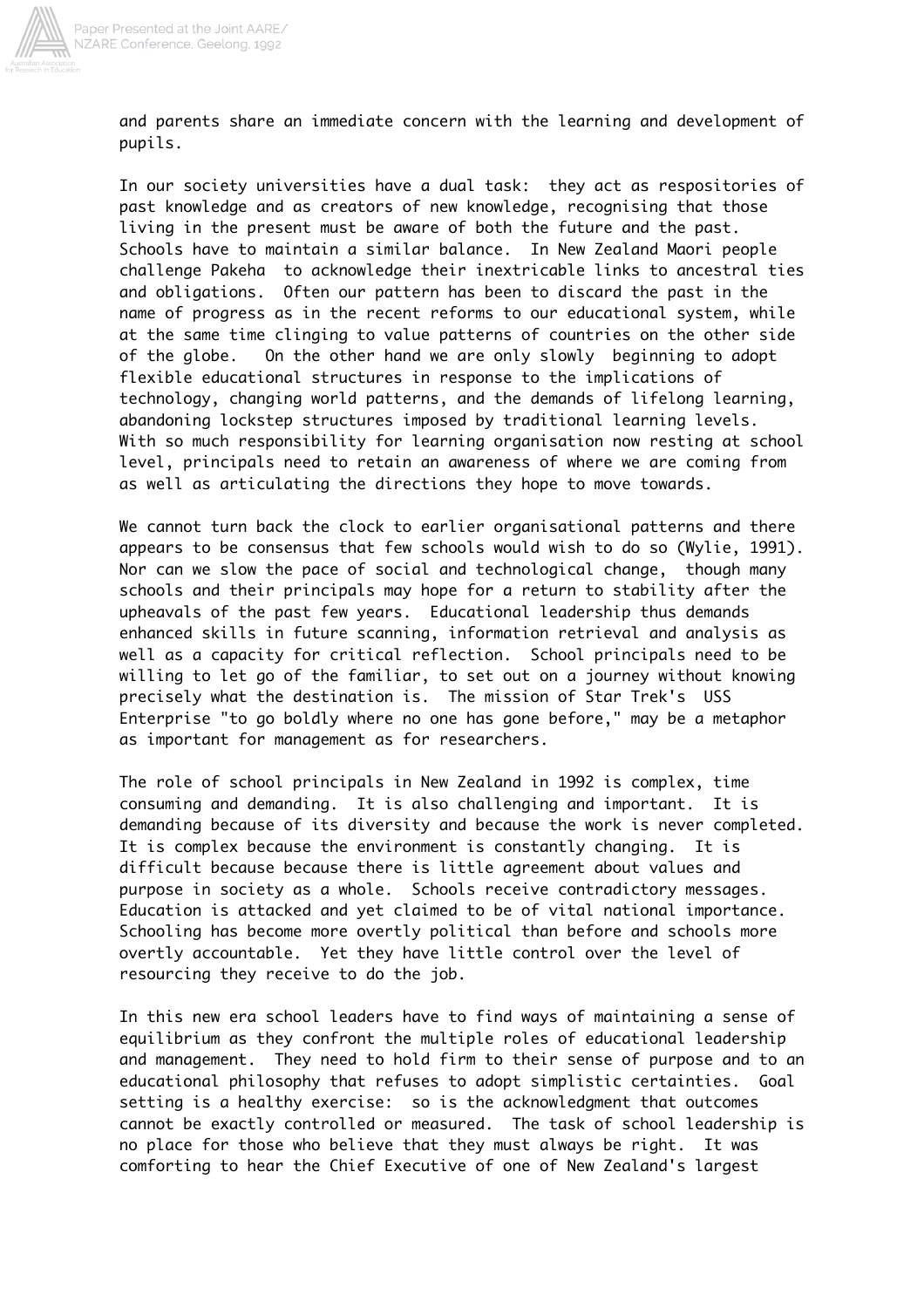

companies express the same view of business leadership recently. Leadership demands the ability to remain comfortable with ambiguity and uncertainty, the attitude of minds John Keats labelled negative capability. It demands the insistence that diversity and difference are to be welcomed, not eliminated in the name of uniform standards. Principals must learn to work with those who do not share their values while remaining true to themselves. They must refuse to be controlled and they must accept accountability and responsibility for their principles and practices. They must look forward without losing sight of the past in which their ideas

were shaped. True education is about wisdom as well as knowledge and skills. It is a quality much needed by those who lead and manage schools and those, including researchers, who help to prepare them for the task.

## References

Access 7 (1988) Special Issue. Picot and Beyond. Education Department, University of Auckland.

Alcorn, Noeline (1990) One Year On: The New Role of the Principal in New Zealand Schools. NZ Journal of Educational Administration 5, 7-14

Barrington, John (1990) Why Picot? A Critique and Commentary. NZJEA 5, 15- 17

Barth, Roland (1991) Improving Schools from Within: Teachers, parents and pupils can make the difference. San Francisco: Jossey-Bass.

Bates, Richard (1992) The Emerging Culture of Educational Administration and What We Can Do About it. Paper presented to the National Conference of the Australian Council for Educational Administration, Darwin, July.

Beeby, C. E. (1986) Introduction to Renwick, W.L. Moving Targets: Six Essays on Educational Policy. Wellington: NZCER.

Bolman, Lee and Terence Deal (1992) Leading and Managing: Effects of Culture, context and gender. Educational Administration Quarterly, 28:3, 314-329.

Codd, John, Liz Gordon, & Richard Harker (1988) Educational Administration and the Role of the State: Devolution and Control Post Picot. On Wylie, C. Proceedings of the First Research in Educational Policy Conference. Wellington: NZCER.

Evers, Colin (1987) Philosophical Research in Educational Administration.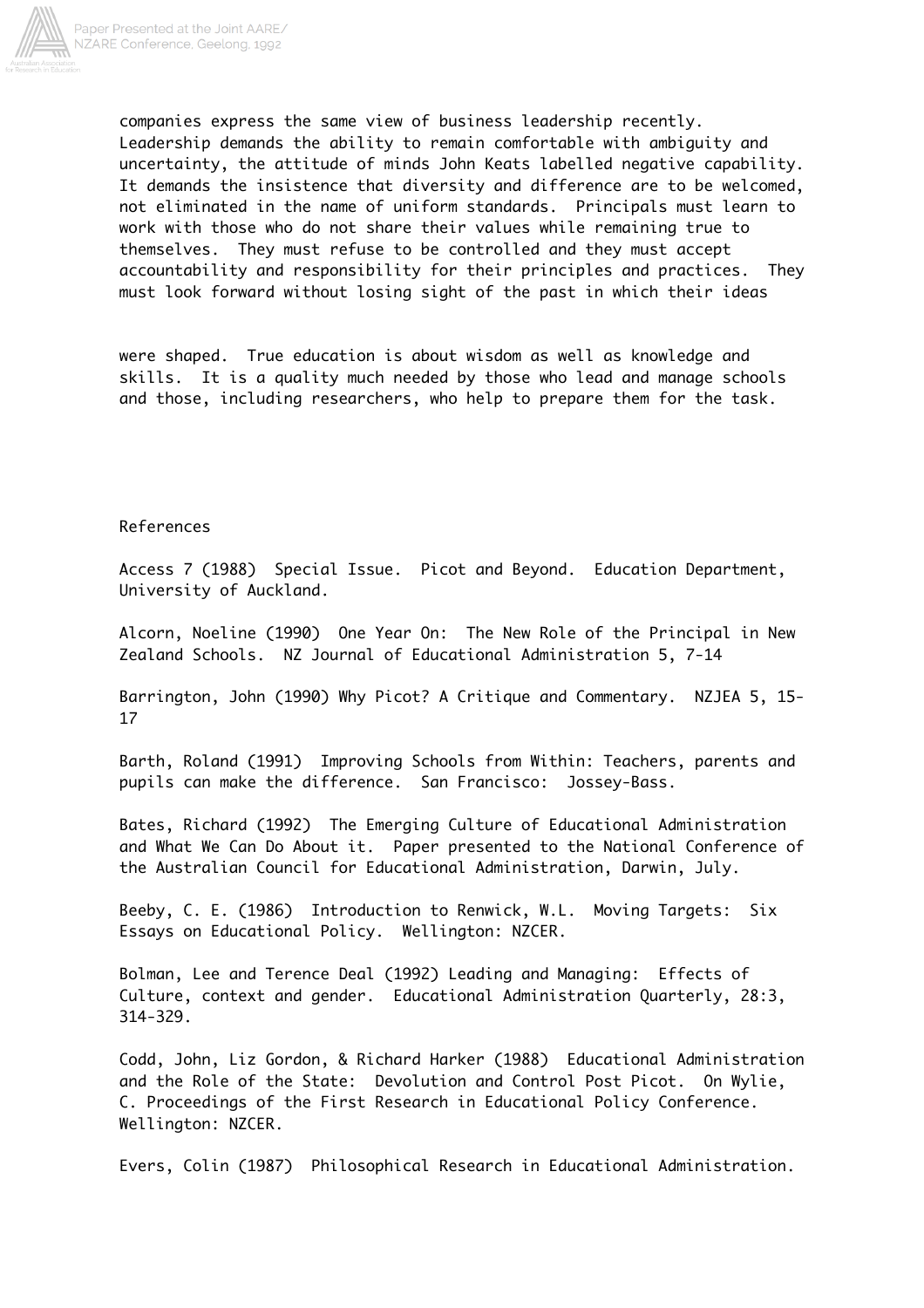

In McPherson, R (ed) Ways and Meanings in Educational Research in Educational Administration. Armidale: University of New England Press.

Fullan, M & A. Hargreaves. (1992) What's Worth Fighting for in Your School?.. Buckingham: Open University Press in conjunction with the Ontario Public School Teachers' Federation.

Greenfield, T.B. (1975) Theory About organisation: A New Perspective and its Implications for Schools. in M Hughes (ed) Administering Education: International Challenge. London: Athlone Press, 71-99.

Greenfield, T. B (1980) The Man Who Comes Trough a Door in the Wall: discovering truth, discovering self, discovering organisations. Educational Administration Quarterly, 16:3, 26-59.

Greenfield, T.B. (1991) Reforming and Revaluing Educational Administration. Whence and Where cometh the Phoenix, Paper presented at AREA Conference.

Hess, G. Alfred (1992) School Restructuring, Chicago Style. A Midway Report. Chicago: Chicago Panel on Public School Policy and Finance

Hodgkinson, C. (1983) The Philosophy of Leadership. Oxford: Basil Blackwell

Jones, Alison, et al (1990) Myths and Realities: Schooling in New Zealand. Palmerston North: The Dunmore Press.

Kanter, Rosabeth M (1989) When Giants Learn to Dance. New York: Simon and Schuster

Lange, David (1988) Tomorrow's Schools: The Reform of Educational Administration in New Zealand. Wellington: The Government Printer

Lauder, Hugh and David Hughes (1991) Human Capital Theory and the Wastage of Talent in New Zealand. NZJES, 23:1, 5-20.

Lough Committee (1990) Today's Schools: A Review of the Education Reform Implementation Process mimeo). Wellington: The Government Printer.

Mitchell, David, Richard Jefferies, Paul Keown and Robin McConnell (1991) Monitoring Today's Schools: A Scorecard After 18 Months. NZJEA 6, 48-61.

Openshaw, Roger and David McKenzie (1987) Reinventing the Educational Past: Essays in the History of New Zealand Education. Wellington: NZCER.

Sallis, Joan (1988) Schools, Parents and Governors: A New Approach to Accountability. London: Routledge